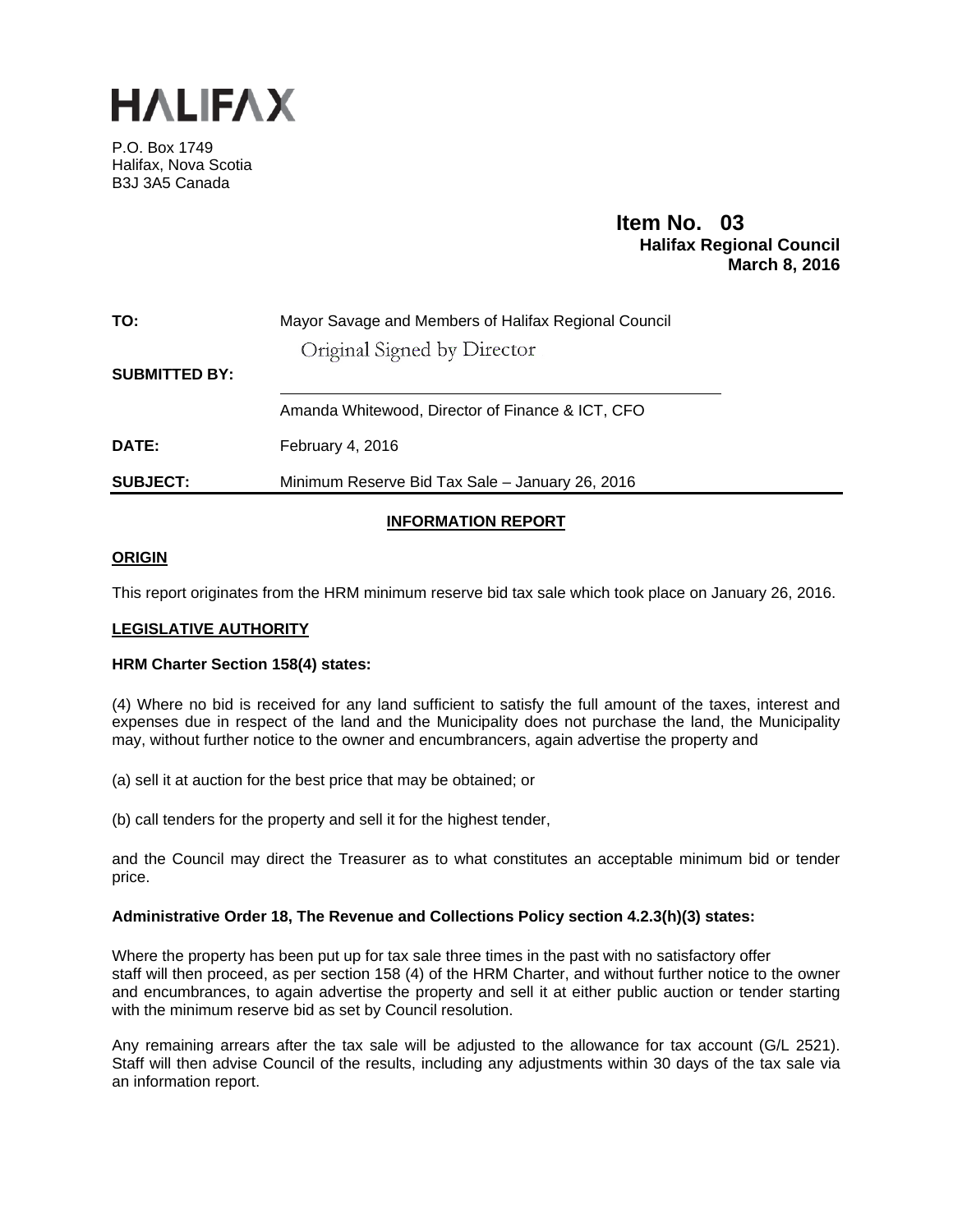## **BACKGROUND**

On May 22, 2012 Council approved the above-mentioned amendment to Administrative Order 18 (sec 4.2.3(h)(3)), The Revenue and Collections Policy, with respect to tax sale action for properties taken to tax sale 3 times and received no bids.

Staff has tried 3 previous times to sell this property as listed in schedule 1 at tax sale. Taxes continue to accrue and bad debt allowances must be held against this receivable. Staff believe that it is in the best interests of all rate-payers that these tax accounts once again become active by getting parcels into interested parties' hand thereby ensuring increasing development, and ultimately revenue for HRM, rather than abandonment and unpaid tax accounts. Through this process, staff is hopeful that the properties under new ownership will become less of a collection risk, be re-capitalized or developed, which in the long run would add taxable value to future assessment rolls.

## **DISCUSSION**

On January 26<sup>th</sup>, staff held the thirteenth tax sale using the minimum reserve bid provision of Administrative Order 18. The properties offered at this tax sale are listed in schedule 1. The overall tax recovery rate for this sale was 28%. The recovery rates for the reserve bid sales previously held are summarized in the below table:

| <b>Tax Sale Date</b>    | # of Properties Sold | <b>Recovery Rate</b> |  |  |  |  |  |
|-------------------------|----------------------|----------------------|--|--|--|--|--|
| July 17, 2012           | 18                   | 28%                  |  |  |  |  |  |
| October 2, 2012         | 8                    | 23%                  |  |  |  |  |  |
| March 12, 2013          | 3                    | 8%                   |  |  |  |  |  |
| November 5, 2013        | 2                    | 34%                  |  |  |  |  |  |
| March 11, 2014          | 2                    | 38%                  |  |  |  |  |  |
| July 8, 2014            |                      | 75%                  |  |  |  |  |  |
| August 19, 2014         |                      | 9%                   |  |  |  |  |  |
| October 7, 2014         | 3                    | 29%                  |  |  |  |  |  |
| December 2, 2014        | 5                    | 29%                  |  |  |  |  |  |
| February 24, 2015       | 8                    | 29%                  |  |  |  |  |  |
| September 8, 2015       | 3                    | 80%                  |  |  |  |  |  |
| November 24, 2015       |                      | 34%                  |  |  |  |  |  |
| <b>January 26, 2016</b> |                      | 28%                  |  |  |  |  |  |

## **FINANCIAL IMPLICATIONS**

Each year an allowance for bad debt, the valuation allowance, is calculated based on estimates of amounts outstanding that may be uncollectible in future years. Accounts adjusted subsequent to the tax sale per schedule 1 (\$1,964) of this report have been 100% provided for in the annual valuation allowance expense, g/l 2521 allowance tax. The balance of this account as of February 4, 2016 was -\$1,707,270.

## **COMMUNITY ENGAGEMENT**

N/A

## **ATTACHMENTS**

Schedule 1: January 26, 2016 Minimum Reserve Bid Tax Sale Summary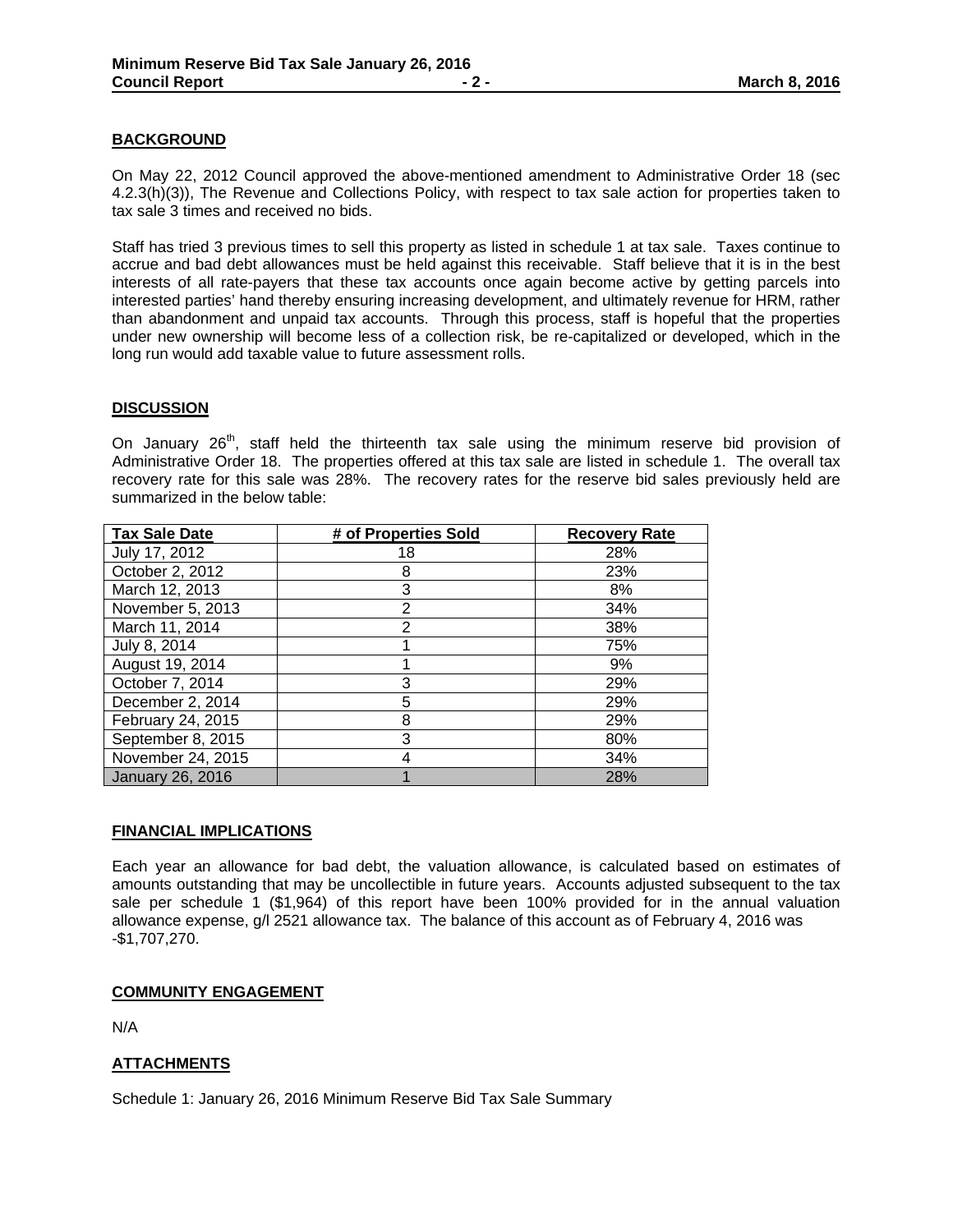A copy of this report can be obtained online at http://www.halifax.ca/council/agendasc/cagenda.php then choose the appropriate meeting date, or by contacting the Office of the Municipal Clerk at 490-4210, or Fax 490-4208.

| Report Prepared by: | Milvena Rose, Collections Supervisor, 490-8440           |
|---------------------|----------------------------------------------------------|
|                     |                                                          |
| Report Approved by: | Jerry Blackwood, Manager of Revenue, Treasurer, 490-6470 |